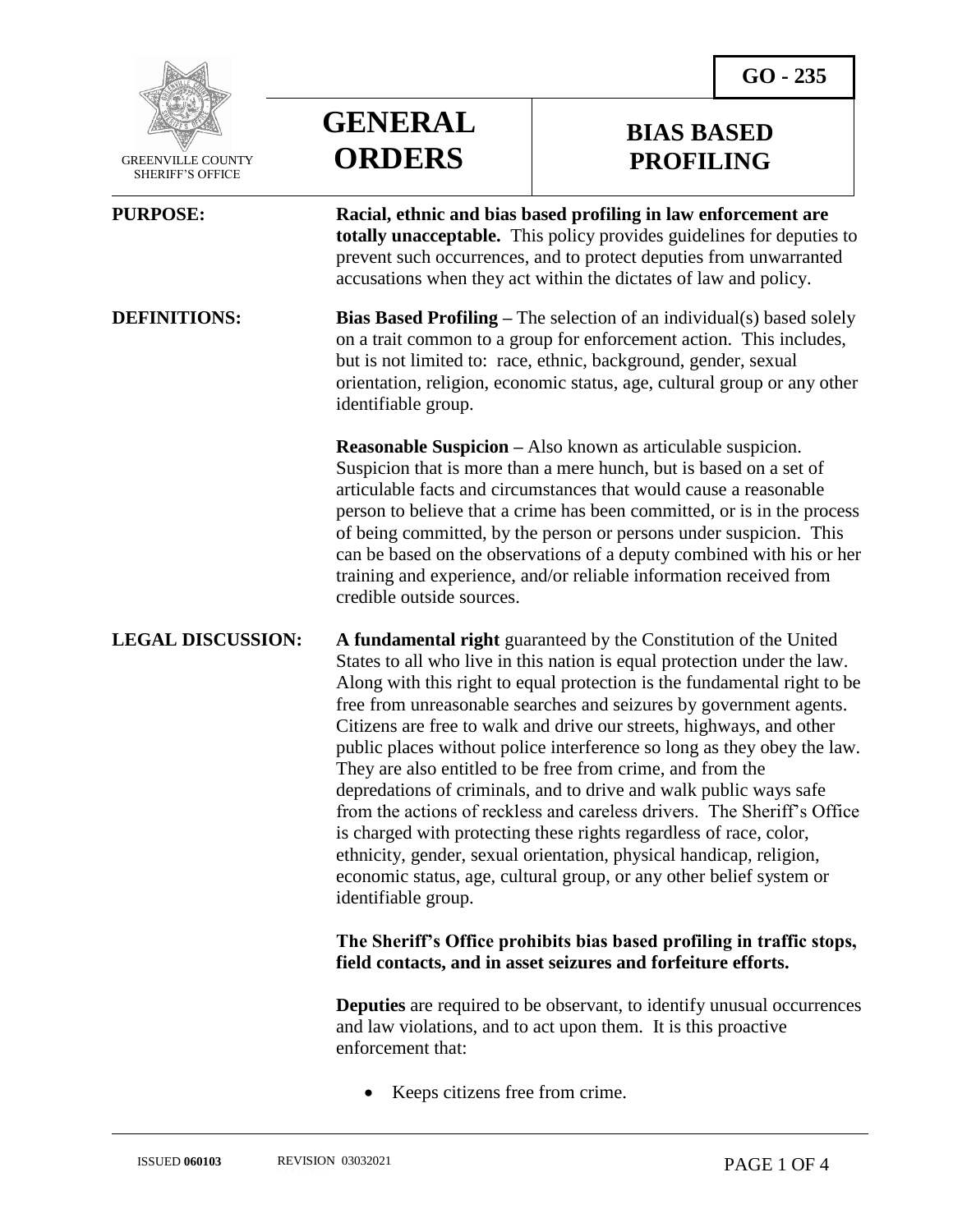|                   | Keeps streets and highways safe to drive on.<br>Detects and apprehends criminals.                                                                                                                                                                                                                                                             |
|-------------------|-----------------------------------------------------------------------------------------------------------------------------------------------------------------------------------------------------------------------------------------------------------------------------------------------------------------------------------------------|
|                   | This policy is intended to assist deputies in accomplishing the law<br>enforcement mission in a way that respects the dignity of all persons<br>and sends a strong message to actual and potential lawbreakers, that if<br>they break the law, they are likely to encounter law enforcement.                                                  |
| <b>POLICY:</b>    | It is the mission of the Sheriff's Office:                                                                                                                                                                                                                                                                                                    |
|                   | To patrol in a proactive manner.<br>To aggressively investigate suspicious persons and<br>circumstances.<br>To actively enforce motor vehicle laws.<br>$\bullet$                                                                                                                                                                              |
|                   | To accomplish this mission, Sheriff's Office deputies will not stop or<br>detain citizens without the existence of reasonable suspicion to<br>believe they have committed, are committing, or are about to commit,<br>an infraction of the law.                                                                                               |
| <b>PROCEDURE:</b> | <b>Deputies</b> will be assigned to areas where there is the highest<br>likelihood that crimes will be prevented through proactive patrol<br>and/or vehicle collisions will be reduced.                                                                                                                                                       |
|                   | <b>Deputies</b> will receive initial and on-going documented training in:                                                                                                                                                                                                                                                                     |
|                   | Legal aspects of bias based profiling.<br>Proactive enforcement tactics.<br>Officer safety.<br>Courtesy.<br>$\bullet$<br>Cultural diversity.<br>Laws governing search and seizure.<br>Interpersonal communications skills.                                                                                                                    |
|                   | <b>Training</b> will include the Sheriff's Office prohibition of bias profiling<br>and the need to respect the right of all citizens to be free from<br>unreasonable government intrusion or police action.                                                                                                                                   |
|                   | <b>Traffic enforcement</b> will be accompanied by consistent, ongoing<br>supervisory oversight to ensure deputies do not go beyond the<br>parameters of reasonableness in conducting such activities. This will<br>be accomplished through at-scene observation, incident report review,<br>and periodic review of in-car video camera tapes. |

**Motorists and pedestrians** can be subjected to stops, seizures, or detentions when reasonable suspicion exists that they have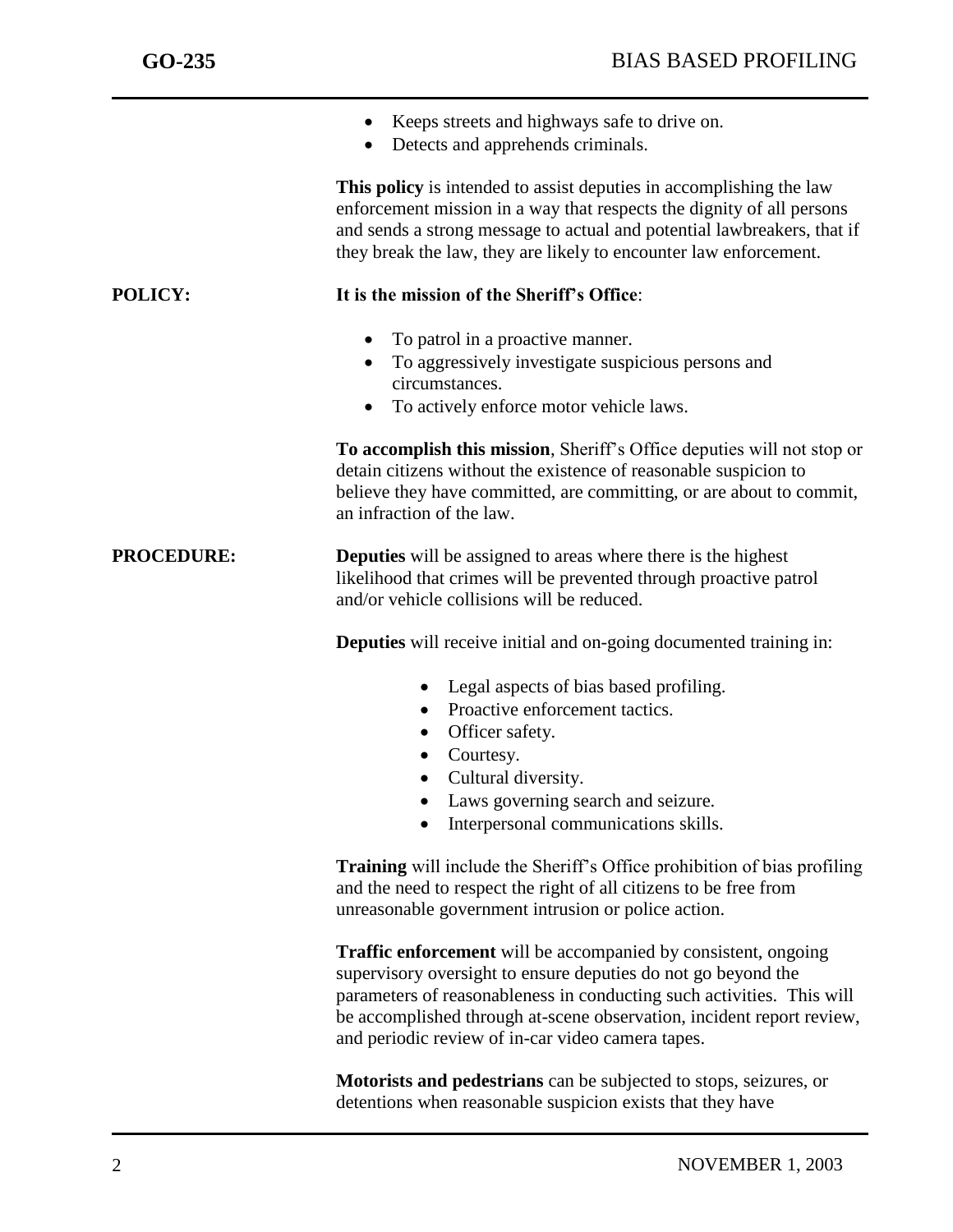j

committed, are committing, or are about to commit an infraction. This does not prohibit deputies from making contact with pedestrians for the purpose of casual conversation or general investigative purposes. Every time a motorist or pedestrian is stopped, the deputy is to radio the location of the stop and description of the person or vehicle being stopped.

**The Sheriff's Office** recognizes that with experience, individual deputies will develop individualized approaches they find work best for them in minimizing conflict during deputy/violator contacts. An example of appropriate dialogue during a stop or detention is:

- 1. **Give a polite greeting**.
- 2. **Identify yourse**lf. *"I am Deputy Smith of the Greenville County Sheriff's Office."*
- 3. **State the reason why the person is being stopped or detained**. *"I stopped you because I saw your vehicle come through the stop sign at the last intersection without coming to a complete stop."* Describing the actions of the vehicle rather than personalizing the action to the driver tends to reduce tension.
- 4. **It may defuse tension to ask a motorist if there was some reason for the violation**. This gives them the opportunity to *"have their say,"* often leads to an admission that the violator realized they were in violation, and precludes a defendant from offering a different excuse at trial. If you choose not to ask but the motorist wishes to give a reason or excuse, listen politely and give them ample opportunity to tell their story.
- 5. **Politely ask for identification and any required documents**. *"May I see your license, registration, and proof of insurance?"*
- 6. **After completing any necessary paperwork, inform the driver or pedestrian as to what action is being taken and what, if any, the person must do as a result, such as how to pay any fine involved, obtain a traffic court hearing, so forth and so on**.
- 7. **Give an appropriate closing**. If the motorist was cooperative, *"Thank you for your cooperation"* may be in order. Do not use the trite expression, *"Have a nice day,"* which would be inappropriate in these circumstances*. "Please drive carefully, your safety is important to us"* is more appropriate.
- **8. Make sure the driver is able to merge safely back into the traffic stream**.

**Appropriate enforcement action** should always be completed, generally in the form of a verbal or written warning, citation or arrest.